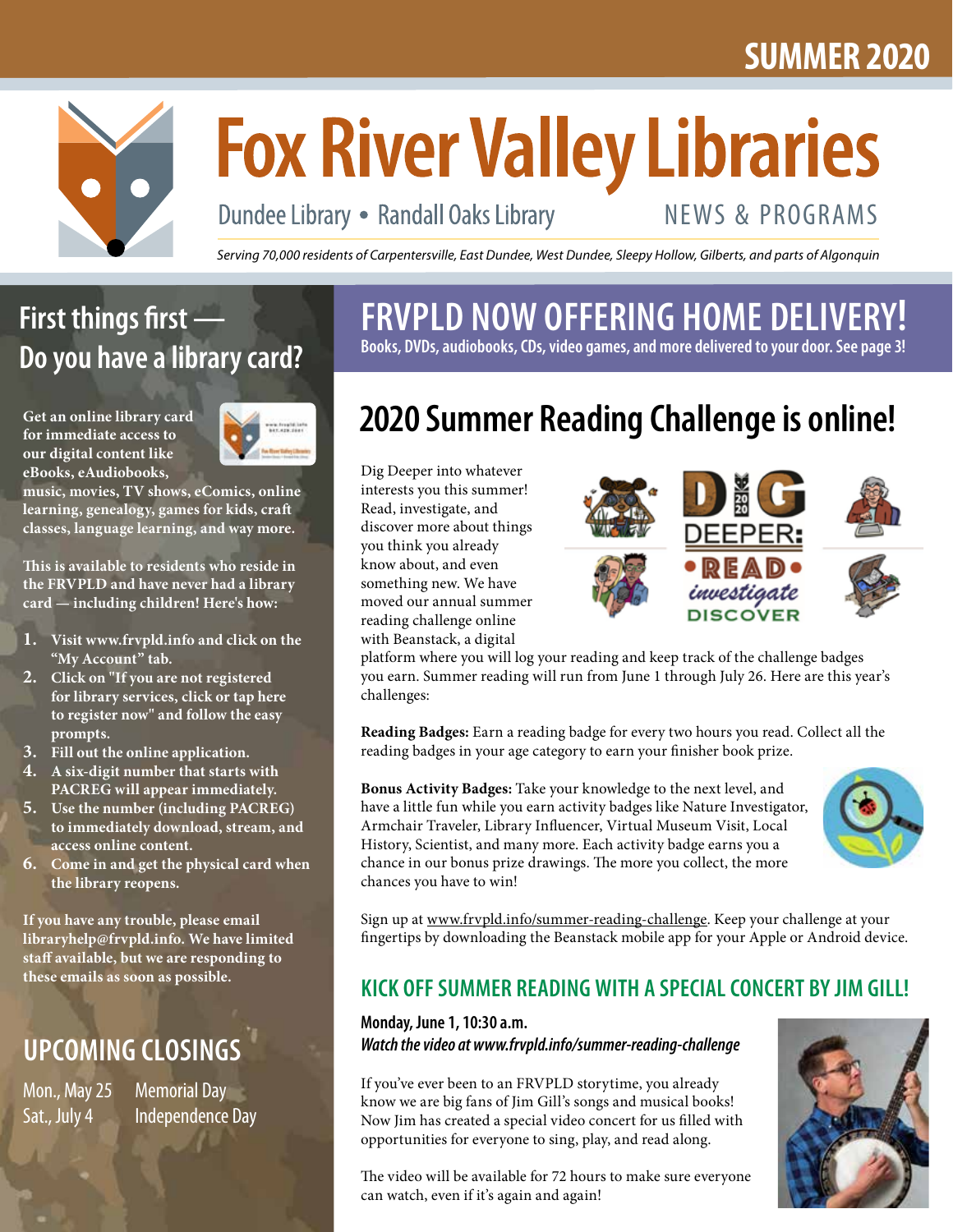## **Looking forward to being your "third place" again**

Libraries are considered a "third place." The "first place" is our home, where we live. The "second place" is where we work. The third is a community place, where we gather. Since March 13, those lines have blurred. Many work from home, and students lived and learned from home. FRVPLD has provided virtual library service at home as well.

In response to increased demand for eBooks and eAudiobooks, we purchased hundreds more since March 13. Virtual storytimes are now held multiple times each week, our book club meets virtually, and we added various trivia nights and other craft-related and computer programs this summer via Zoom and YouTube. We have offered streaming video and music services for years — now video and music downloads have reached record numbers of patrons.

But we miss being your "third place." So much of what we do is rooted in the physical: books, movies, and video games getting checked out; parties and programs, gatherings of hundreds playing and learning. We're eager to provide physical materials and services to you once again.

#### **Current Status**

If you have library materials at home feel free to hold on to them. Due dates have been extended so nothing is currently due, plus FRVPLD is fine-free so you will incur no fees for holding on to any checked-out items. If you really want to return them, you can return them to the Dundee Library outside book drop. No other book drops are open at this time.

Items returned to the Dundee Library are quarantined for a minimum seven days. After the quarantine period, materials are checked back in, and removed from your account. The quarantine period may change as more data is collected so we can proceed with as much caution as is reasonably possible. It's important to remember that library materials are shared – there is no guarantee that delivered items, or curbside pickup items, will be free from COVID-19.

#### **Planning for the Future**

Illinois released "Restore Illinois" guidelines which explain what services are permissible given varying phases of COVID-19. In May we were at Phase 2, and as a unit of local government it's up to the library to determine what our "essential operations" are. We will start with delivery service because it requires less PPE and fewer staff members working in close proximity. Once we've safely established delivery service, we'll proceed with curbside service. I'm envious of libraries that have drive-up windows that make it easier and safer to provide materials with no physical contact.

When Illinois reaches Phase 3, OSHA requires five components before we offer in-person services to the public:

- An Infection Control Plan: what to do if someone with COVID-19 has been in the library
- Social Distancing: we'll designate 6-foot spaces between folks (both patrons and staff members)
- COVID-19 Prevention Training for Staff: training on how to wear face coverings and gloves, how to clean hands
- PPE: face coverings and gloves are required to handle shared materials
- Sanitation Procedures: the Dundee and Randall Oaks Libraries will be sanitized daily once we're open to the public.

So once Illinois reaches Phase 3, we can once again become a "third place." I believe good things come in threes, and am looking forward to offering delivery, curbside, and in-person service as soon as we can.



Lauren Lauren Rosenthal Library Director lrosenthal@frvpld.info (847) 428-3661 (press 5)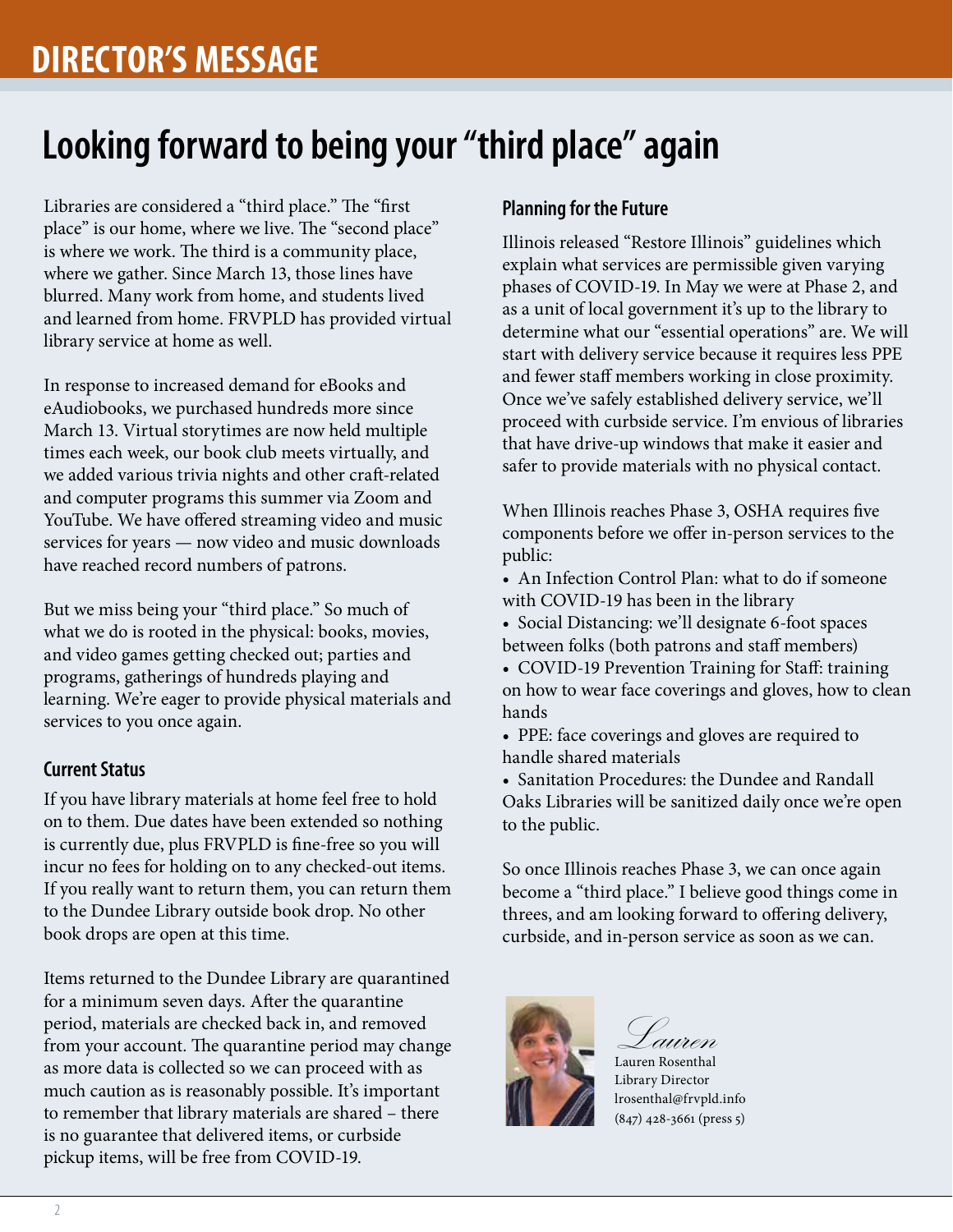### **FRVPLD RESPONSE TO COVID-19**

- **• Canceled** all programs and storytimes from March through May.
- **• Closed the library to the public.** Lowered temperature and powered down most lights and equipment. Library carpet was sanitized and cleaned.
- **• Suspended all materials due dates** until further notice.
- **• Left the Wi-Fi signal on** at the Dundee Library so residents could access it in the parking lot.
- Increased promotion of **digital library cards** so those who didn't have a card when the buildings closed could still access online materials and services. Assisted numerous patrons with library card renewal via email.
- **• Increased Hoopla digital downloads** to five, and then again to 10 per month, per library card.
- Redirected budget dollars originally intended for physical materials to **purchase more titles in Overdrive** to alleviate the number of holds and wait times for popular eBooks.
- **• Created online programming** like storytimes, book clubs, trivia nights, and craft programs so patrons could continue to engage and interact with library materials, staff, and fellow patrons.
- Promoted library as well as **local businesses** with Stay At Home Challenge Calendar and Bingo.
- Quickly **transferred Summer Reading Challenge Online** using Beanstack.
- **Purchased Zoom Pro** account for live interactive virtual programming.
- Formed **Safe Re-Opening Task Force** made up of 10 staff members from public service departments.
- Checkouts in **Overdrive increased** from 3,334 in February to 4,234 in April. **Hoopla circulation more than doubled** from 1,039 in February to 2,141 in April.
- Offered **Home Delivery** to patrons.

The Fox River Valley Public Library District is pleased to announce home delivery service. Library card holders can place items on hold that are currently available at the Dundee Library and have them delivered to their front door.



#### **HOW TO PLACE YOUR DELIVERY REQUEST**

1. Visit our online catalog at www.frvpld.info and place the items you want on hold.

- For the most efficient searching, select "Dundee Materials" from the "Limit by" drop down menu. We can only deliver materials that are currently available at the Dundee Library. We don't have access to items on hold or materials at the Randall Oaks Library, or any other CCS library.
- We will deliver books, DVDs, CDs, audiobooks, graphic novels, magazines, video games, and playaways. We cannot deliver hot spots, laptops, or Youth Services kits.

2. Fill out the online Home Delivery request form, which can be found at www.frvpld.info/homedelivery.

#### **IMPORTANT INFORMATION**

- Staff will deliver materials five days a week, Monday through Friday. Our driver is not permitted to accept materials from patrons to return to the library. Patrons are still encouraged to hold on to items currently checked out, as due dates are still suspended. The book drop at the Dundee Library (only) is now open for patrons who really want to return their materials.
- Please alert staff to any special circumstances with regard to delivery, like "use side door" in the "Other Delivery Instruction" field on the online form.
- Delivery will not be same day and could take up to two weeks depending on volume. Items will be routed based on village. We only have one delivery driver and vehicle.
- Patrons will receive an email on the day their materials will be delivered. You do not have to be home for materials to be delivered.
- Staff will call after materials have been delivered, so please provide the phone number you are most likely to answer.
- We cannot guarantee availability of all items placed on hold.
- If you need assistance, please email our account services department at librarynotice@frvpld.info.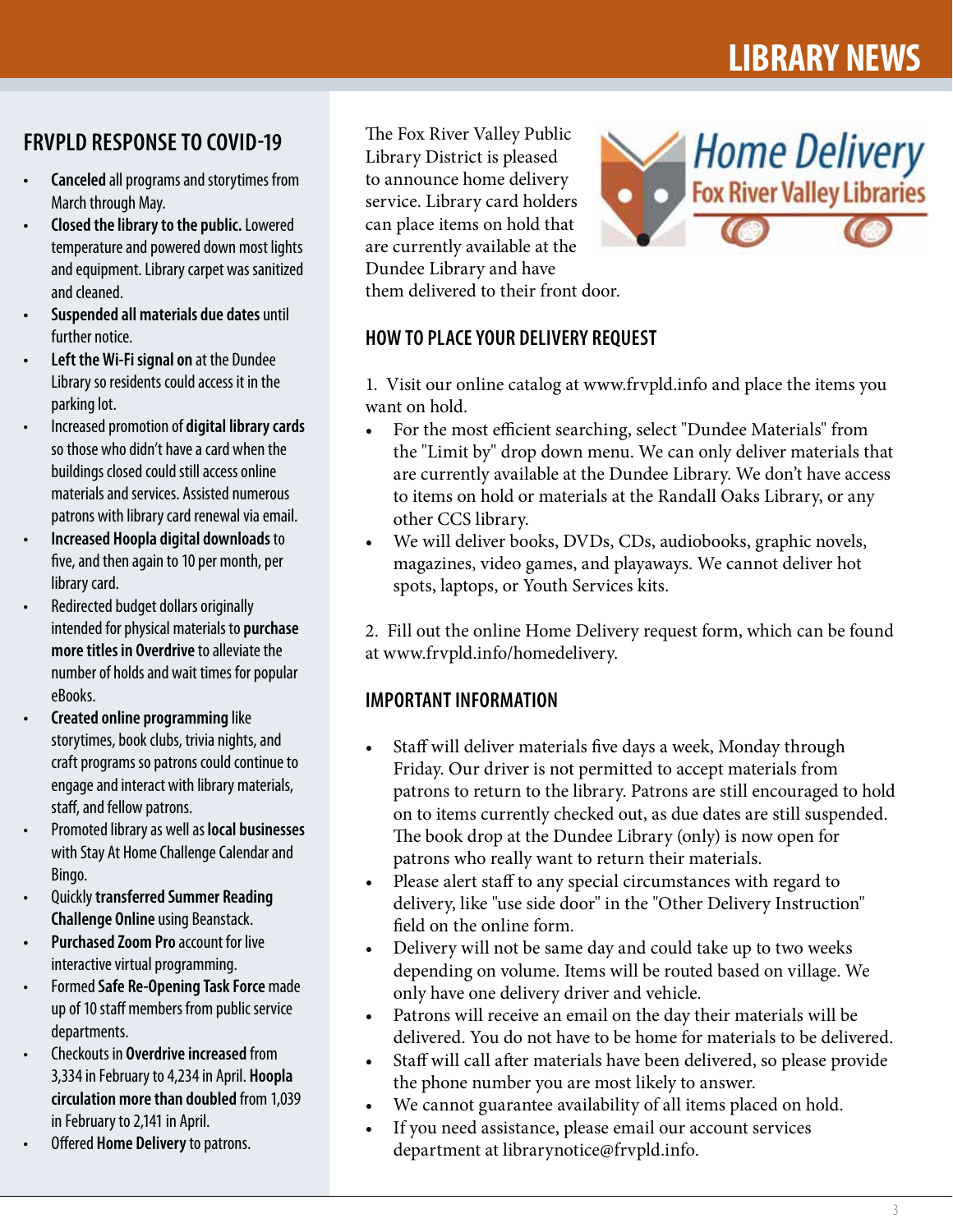## **LIBRARY NEWS**

## **HERE IS A HANDY GUIDE TO SOME OF OUR MOST POPULAR DIGITAL RESOURCES—FIND THEM AT WWW.FRVPLD.INFO**

#### *MY LIBRARY CARD NUMBER* **\_\_\_\_\_\_\_\_\_\_\_\_\_\_\_\_\_\_\_\_\_\_\_\_\_\_\_\_\_\_\_\_\_\_**



## *Virtual Read:*  **One Book, One District**

Please join us in reading *The Rise and Fall of the Dinosaurs* by Steve Brusatte, our first ever district-wide read. The aim of the One Book, One District program is



to get families reading and discussing books together, so we have chosen a book that will appeal to adults as well as teens.

The book is a popular non-fiction title about the history of dinosaurs from their early beginnings as small, cavedwelling creatures to their heyday during the Jurassic period and finally their mass extinction.

Brusatte is a paleontologist and he highlights some of the cutting-edge work being done in dinosaur research today. The book's subject relates the Summer Reading theme of "Dig Deeper: Read, Investigate, Discover." The book will be discussed at our June Book Club (see page 7). It is available in eBook and eAudiobook format in Hoopla.

For younger readers, we have two titles that also tie into our Summer Reading themes:

*Dinosaurs Roar, Butterflies Soar!* by Bob Barner (eBook available in Tumblebooks)

*Geronimo Stilton Reporter #4: The Mummy with No Name* by Geronimo Stilton (eBook available in Hoopla)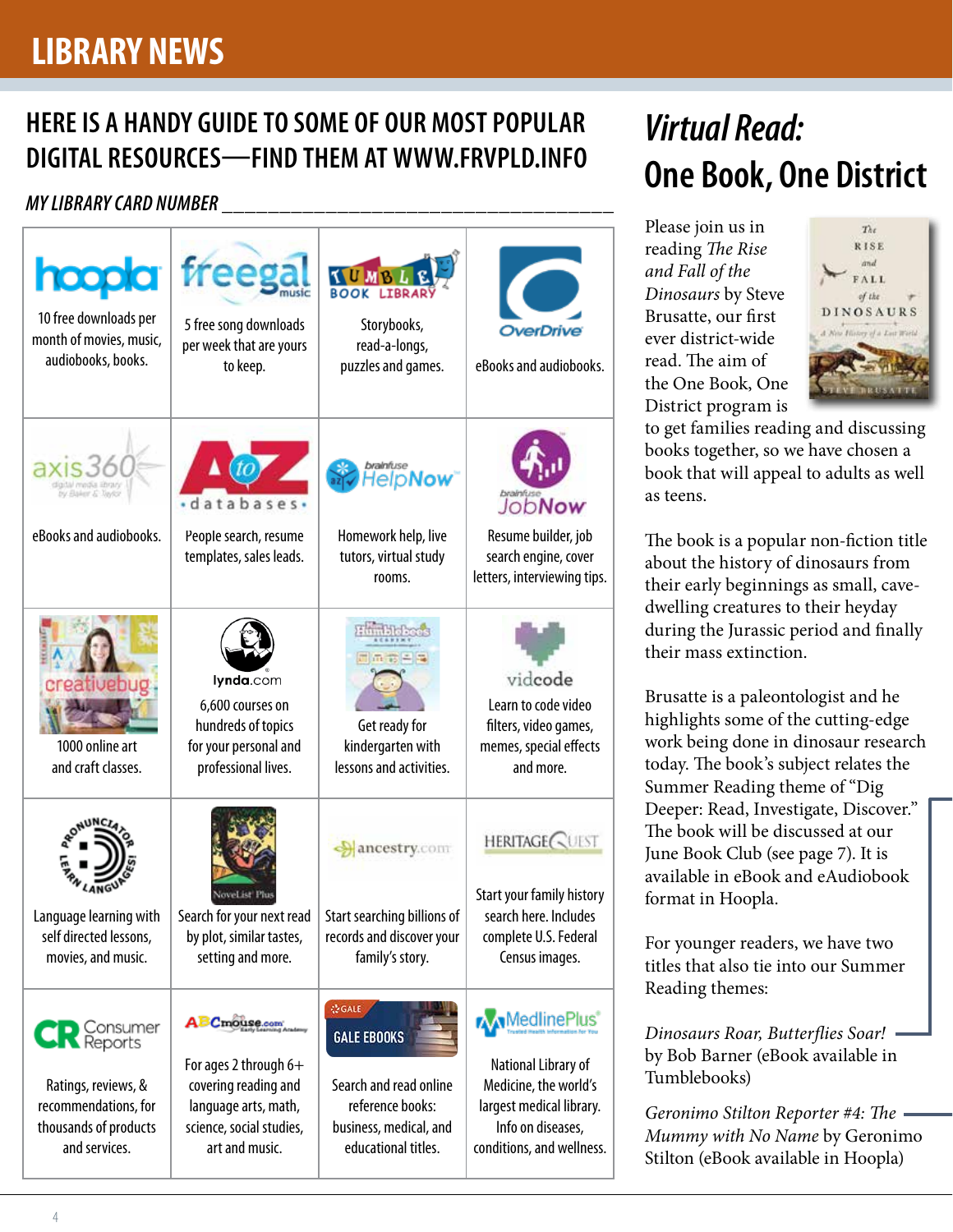## **YOUTH** *Online*

## **PROGRAMS**

#### **ALL AGES STORYTIME** (NR)

**Mondays and Wednesdays, 10 a.m.** *YouTube* Stay connected with your favorite librarians. All ages are sure to have fun with a story or two and songs.



**Tune in Monday, June 1 for a special Summer Reading Kick-Off Edition!**

#### **BILINGUAL STORYTIME** (NR)

**Fridays, 11 a.m.** *YouTube* Read books, sing songs, and have fun in English and Spanish.

#### **TWEEN TUESDAYS** (NR)

**Tuesdays: June 2, 16, & 30, July 14 & 28, Aug. 11 & 25, 4 p.m.** *YouTube* Get creative and chill out with special crafts and activities just for tweens, like lava lamps and slime! Grades 3-6.

#### **VIRTUAL READ TO A DOG** (NR)

**Sundays: June 7 & 21, July 5 & 19, Aug. 2, 16, & 30, 3 p.m.** *YouTube* Practice reading out loud from home with our special furry friends.

#### **RAINBOW STORYTIME (R)**

**Sat., June 20, 10 a.m.** *Zoom* June is Pride month! Celebrate inclusion, diversity and positivity at our interactive storytime. All ages.



**Sun., June 21, 10 a.m.** *YouTube* Enjoy a special storytime for Father's Day to celebrate your favorite father figure.

Pick up your free meals (Breakfast & Lunch!) at the Dundee Library, Monday - Friday, noon to 1 p.m.!

## **BOOK CLUBS**

#### **BOOK EXPLORERS** *ONLINE*

#### **Thursdays: June 4, July 2, Aug. 6, 3 p.m.** *Zoom* **(R)**

Talk about the book and complete a craft or activity as we dive into a featured title available through TumbleBooks (found under the "Research" tab at www.frvpld.info). Grades K-3.



June 4 *Dinosaurs Roar, Butterflies Soar!*



July 2 *How I Became a Pirate*



Aug. 6 *Enemy Pie*

#### **BETWEEN THE PANELS** *ONLINE*

**Thursdays: June 18 & July 16, 3 p.m.** *Zoom* **(R)**

Enjoy a book discussion with a twist! We'll discuss a graphic novel and complete a craft or activity. Featured titles are available through Hoopla with no waiting. Grades 3-6.



June 18 *Geronimo Stilton Reporter: The Mummy With No Name*



July 16

*New Kid*

### **HOW TO PARTICIPATE IN VIRTUAL PROGRAMMING**



Visit the Fox River Valley Public Library District page on **YouTube**. Start times are the time the video will be shared on YouTube.

Videos will remain so you can also view it at a later time, or again! Programs will also be released on our Facebook page.



For live, interactive programs on **Zoom**, register for the event on our online events calendar at www.frvpld.info/events/month.

When you register, you will be required to provide your email address. We will then email the Zoom link to you so you can join the program.



# **Fun at Home!**

#### **TAKE HOME CRAFT**

Feeling antsy and crafty? No worries, the Youth Services department will provide a craft for you to complete at home! All you need to own are crayons and/or markers and glue. Request the craft to be included in your home delivery (at the bottom of the form) or when you pick up a free summer lunch at the Dundee Library.

#### **STAY AT HOME CHALLENGE**

Every month we release a new calendar with a fun activity for each day. Some days even have a LINK! to help you complete the activity. Visit our kids page at www.frvpld.info/kids to find the calendar.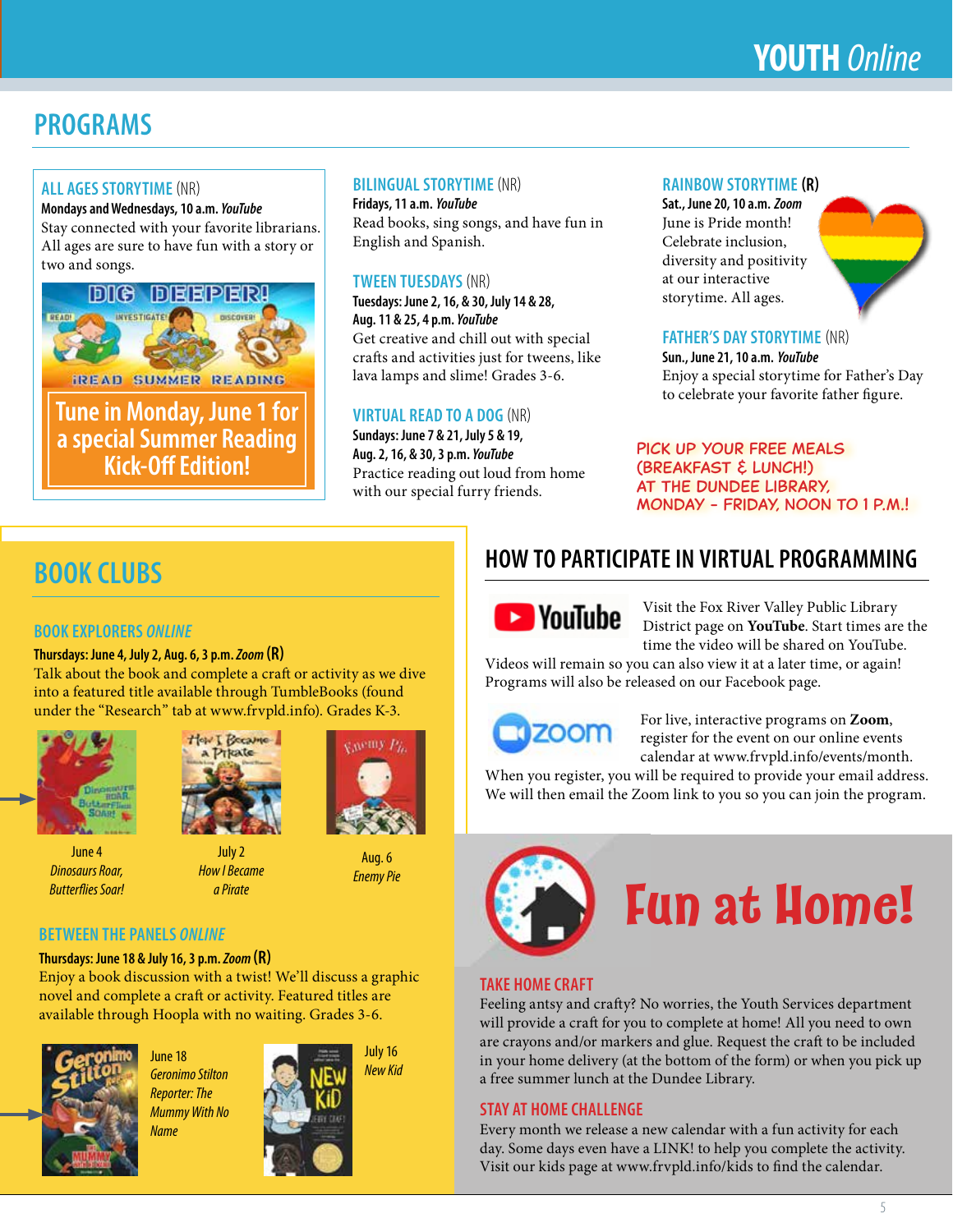## **TEENS** *Online*

### **PROGRAMS**

#### **ANIME CLUB (R)**

**Wednesdays: June 3, July 1, Aug. 5, 2 to 3 p.m.** *Zoom*

Anime Club is more than just anime! Talk about your favorite anime and manga, share memes, and show off your drawings and sketches.



#### **CODE A SNAPCHAT FILTER (R)** STEM **Mondays: June 8 & July 13, 2 to 3 p.m.** *Zoom* Learn some JavaScript basics and create a Snapchat filter using Vidcode.

#### **RECYCLED PAPER MOSAIC (R)** MAKER

**Wed., June 17, 2 to 3 p.m.** *Zoom* Repurpose old magazine pages, newspaper ads, catalogs, and junk mail to create a colorful mosaic.

#### **PRIDE RAINBOW CUPCAKES (R)** MAKER **Sat., June 20, 1 to 2 p.m.** *Zoom*

Learn how to transform vanilla cupcake batter into colorful Pride rainbow cupcakes.



#### **CODE A MEME (R)** STEM

**Mondays: June 22 & July 27, 2 to 3 p.m.** *Zoom* Learn some JavaScript basics and start coding your own memes using Vidcode.

#### **DIY MINI ZINES (R)** MAKER

**Wed., July 8, 2 to 3 p.m.** *Zoom* Learn some techniques to make your own mini zines. Write, draw, collage images and words—express yourself!

#### **K-POP FANS**

**MEET-UP (R) Wed., July 22, 2 to 3 p.m.** *Zoom* Chat with fellow K-pop fans about BTS, Stray



Kids, Blackpink, Monsta X, and more of your favorites.

### **HOW TO PARTICIPATE IN VIRTUAL PROGRAMMING**



Visit the Fox River Valley Public Library District page on **YouTube**. If there is a start time listed for your program, that is the time the video will be shared on YouTube. Videos will remain so you can also view it at a later time, or again!

For live, interactive programs on **Zoom**, register for the event on our online events calendar at www.frvpld.info/events/month. When you register, you will be required to provide your email address. We will then email the Zoom link to you so you can join the program.

### Recommended for teens at www.frvpld.info



Here you'll find the official handbooks to study and a variety of practice tests to take. There is also a good FAQ about getting your license.



FRVPLD cardholders get 5 free song downloads per week, and you get to keep them forever. Think Childish Gambino, Kane Brown, SZA, HAIM, Jason Isbell & the 400 Unit, Harry Styles.



Need to earn some walking around money? Scroll through local job openings, fill out online applications, and get interview tips.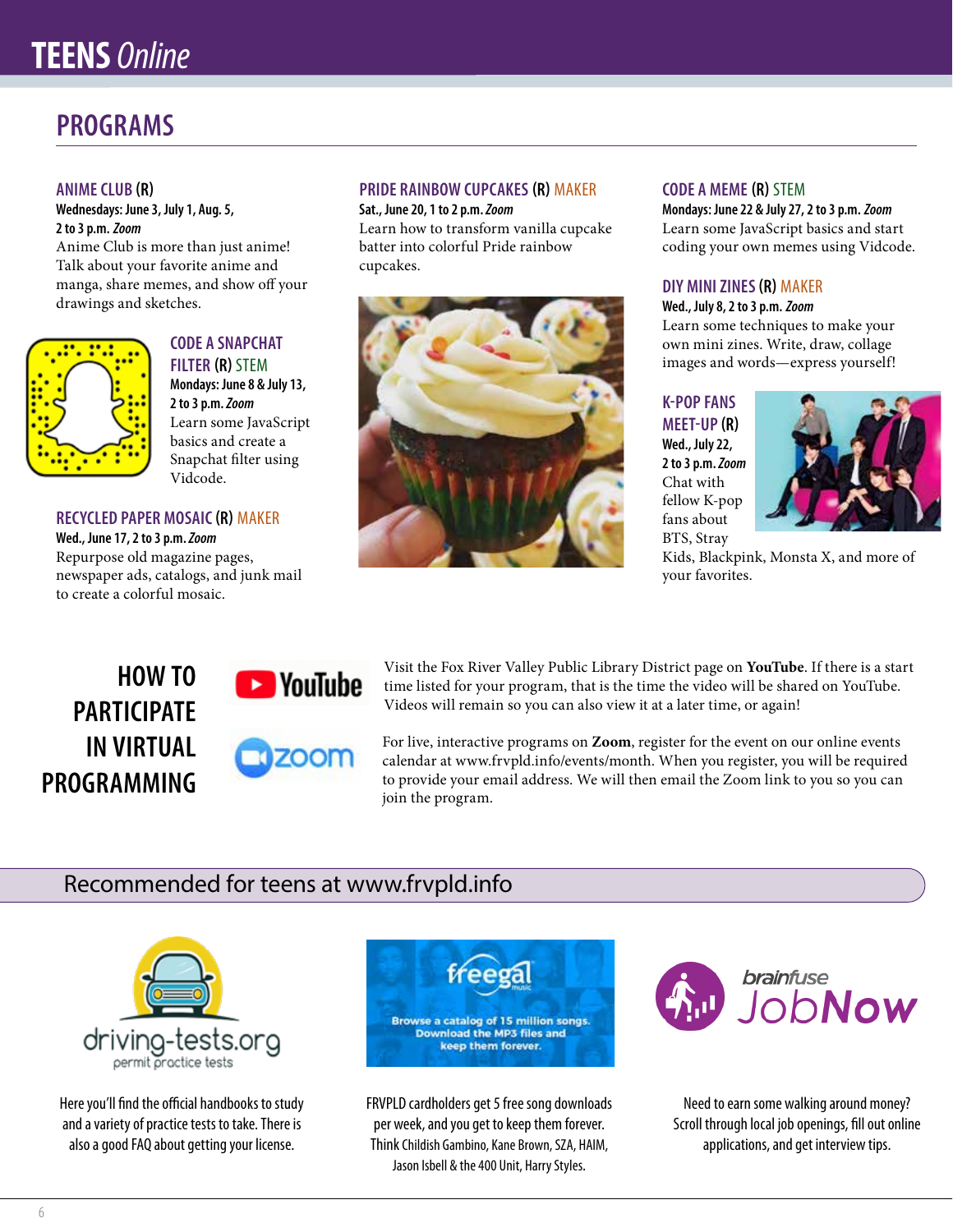## **ADULTS** *Online*

### **PROGRAMS**

#### **ONLINE CRAFT: MACRAME KEY CHAIN (R)**

**Sat., June 6, noon to 1:30 p.m.** *Zoom* Spruce up your keys with a cute new key chain fit for summer.



#### **SUMMER MOCKTAILS (R)**

**Sat., July 18, 1 to 3 p.m.** *Zoom* Learn to make three yummy mocktails to enjoy under the sun.

#### **VIRTUAL SIP & PAINT (R)**

**Thurs., Aug. 20, 7 to 8:30 p.m.** *Zoom* Create a work of art from the comfort of your home. We provide the image, you provide your drink of choice!

## **TEACHING TECHNOLOGY**

#### **MANAGE YOUR GOOGLE PRIVACY SETTINGS (R)**

**Tues., June 9, 5 to 6:30 p.m.** *Zoom* Take control of your privacy. Learn how to manage the data your Google account collects.

#### **DATA BACKUP (R)**

**Tues., July 7, 5 to 6:30 p.m.** *Zoom* Learn to create local and cloud backups of your most important data.

#### **PASSWORD MANAGERS (R)**

**Tues., Aug. 11, 5 to 6:30 p.m.** *Zoom* Learn how to take some of the hassle out of passwords by using password managers.

# $\mathbf{I} \times \mathbf{B} \times \mathbf{I} \times \mathbf{V} \times \mathbf{B} \times \mathbf{A}$ Virtual

#### **FRIENDS TRIVIA: THE ONE WITH ALL THE SEASONS (R)**

**Thurs., June 4, 4 to 5:30 p.m.** *YouTube*

Test your knowledge of this iconic show. Questions will be created from the most memorable moments spanning all the seasons.

#### **THE SIMPSONS TRIVIA: SEASONS 1-10 (R)**

**Thurs., July 2, 4 to 5:30 p.m.** *YouTube*

Get ready to test your knowledge of the classic Simpsons episodes. Questions will be created from the most memorable moments from seasons one through ten.

#### **HORROR MOVIE TRIVIA: FROM DRACULA TO MIDSOMMAR (R)**

#### **Thurs., Aug. 6, 4 to 5:30 p.m.** *YouTube*

Attention horror fans! Prove your knowledge of the most highly esteemed movies in the horror genre. Questions will be created from a wide range of horror movies, from Universal Classic Monsters to the current reign of Blumhouse Productions.

*The YouTube link will be shared via social media and on the online calendar on the day of the event. Play either on your computer using two browser windows to watch the stream and play the game at the same time, or watch the YouTube stream on a computer and play the trivia game on your mobile device. Or, simply come watch and chat with other fans using the YouTube chat.*

## **DUNDEE LIBRARY BOOK CLUB** *Online*

Our lively discussions will move online via Zoom (link is found on our online calendar entry for this event) at our usual meeting time, the last Wednesday of the month at 1:30 and 7 p.m. All titles are available from Hoopla in both eBook and eAudiobook formats.



their origins, their habitats, their extinction, and their living legacy.

**June 24 :**  *The Rise and Fall of the Dinosaurs* by Stephan Brusatte



values.

**July 29:**  *Old Baggage* by Lissa Evans





**August 26:**  *The Lost Book of Adana Moreau*  by Michael Zapata

The story of a Latin American science fiction writer and the lives her lost manuscript unites decades later in post-Katrina New Orleans.

*It's the One Book, One District Read Title!* A sweeping, scientific history of the dinosaurs, examining